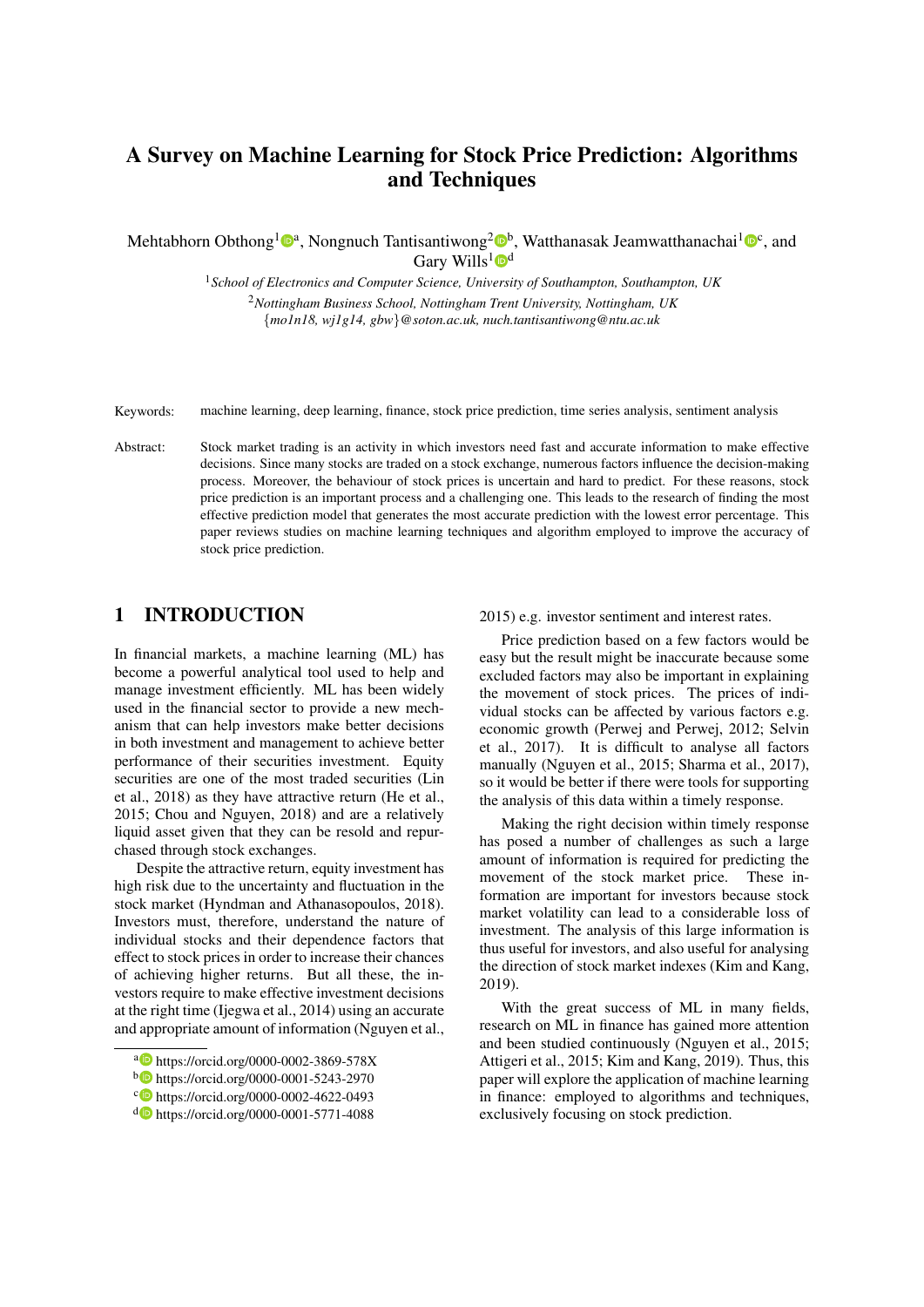### 2 FINANCIAL INSTRUMENTS

Financial instrument is a contract of tradable assets (Lehmann, 2017), such as stocks, bonds, bills, currencies, swaps, futures, and options, that gives the right to part- or wholly-own an entity or to claim the assets of the entity (Staszkiewicz and Staszkiewicz, 2014). Financial assets are claims to the income produced by real assets (e.g. selling cocoa beans, letting a building, providing a service).

#### 2.1 Equity

An equity asset, also known as a share, is issued by a public company to represent partial ownership of the company. Individual or group known as the stockholders or shareholders will have the status of company owner. When the company wishes to expand its business, more capital may be needed to finance this plan. To raise this capital, the company can issue new shares, after approval by existing shareholders (because new issues of shares dilutes their ownership), and sell them to investors. The quoted value of the stock will increase if the company is successful. Therefore, the performance of the stock investment relates to both the success and to the real assets of the company (Bodie et al., 2013).

#### 2.1.1 Stock market

A stock market, also known as equity market, is a public market where traders (investors in the financial markets) buy and sell the company's shares and derivatives by exchanging or processing in electronic or in physical form (Preethi and Santhi, 2012; Göcken et al., 2016). Generally, financial instruments are traded in the capital market comprising a primary market and a secondary market. The primary market is the place where securities are distributed for the first time. The initial public offering (IPO) occurs here. The secondary market refers to the market for trading among the investors. Examples are New York Stock Exchange (NYSE), London Stock Exchange (LSE), Japan Exchange Group (JPX), Shanghai Stock Exchange (SSE), and NASDAQ.

#### 2.1.2 Stock index

Stock index is a representative of a group of stocks' prices. This index is computed from the prices of defined stocks and its change can reflect the overall performance of the stocks listed in the index. In particular, a stock index is a weighted average market value of a number of firms compared with the value on the base trading day (Bodie et al., 2013). For example, the Financial Times Stock Exchange 100 Index (FTSE 100) and Standard & Poor's Composite 500 Index (S&P500)<sup>1</sup>

#### 2.1.3 Stock trading

Stock trading is an important challenge for investors because trading decision and stock prices can be affected by the variety and complexity of information including economic conditions, local politics, international politics, and social factors (Hadavandi et al., 2010; Chourmouziadis and Chatzoglou, 2016; Naranjo et al., 2018). Stock trading involves buying and selling shares in companies. Many different trading methods are used by traders, such as day trading, position trading, swing trading, and scalping (Mann and Kutz, 2016).

#### 2.2 Other financial instruments

*Bonds*, also known as debt securities, are issued by an obligated borrower to make the specified coupon payments to the holder, also known as a bondholder, over a specified period. Debt instruments include treasury notes and bonds, municipal bonds, corporate bonds, federal agency debt, and mortgage securities (Bodie et al., 2013). Most of these instruments promise either fixed income streams or income streams that are defined from a specific formula. That is the reason why they are sometimes called fixed-income securities.

*Derivatives* are securities whose payoffs are based on the value of other assets, so-called underlying assets, for example, stocks, currencies, bonds, commodities, etc. (Bodie et al., 2013). Financial derivatives play an important role in the financial markets because they are used to hedge risks occurring from the operational, financing and investment activities of companies (Lehmann, 2017). Four popular types of derivatives are futures, options, forwards, and swaps.

*The foreign exchange rate* is the price of one currency in term of another currency. The foreign exchange market is a formal network in which the group of banks and brokers can exchange currencies immediately or enter a contract to exchange currencies in the future at the determined rate (Bodie et al., 2013). The contracts traded in the exchange markets divided into three types: spot, outright forward, and swap (Brown, 2017).

*Commodities* are goods that are interchangeable with the same type and same grade of commodities,

 $1$ S&P500 is one of leading indicators and the important benchmark for the 500 top-traded companies (Althelaya et al., 2018b).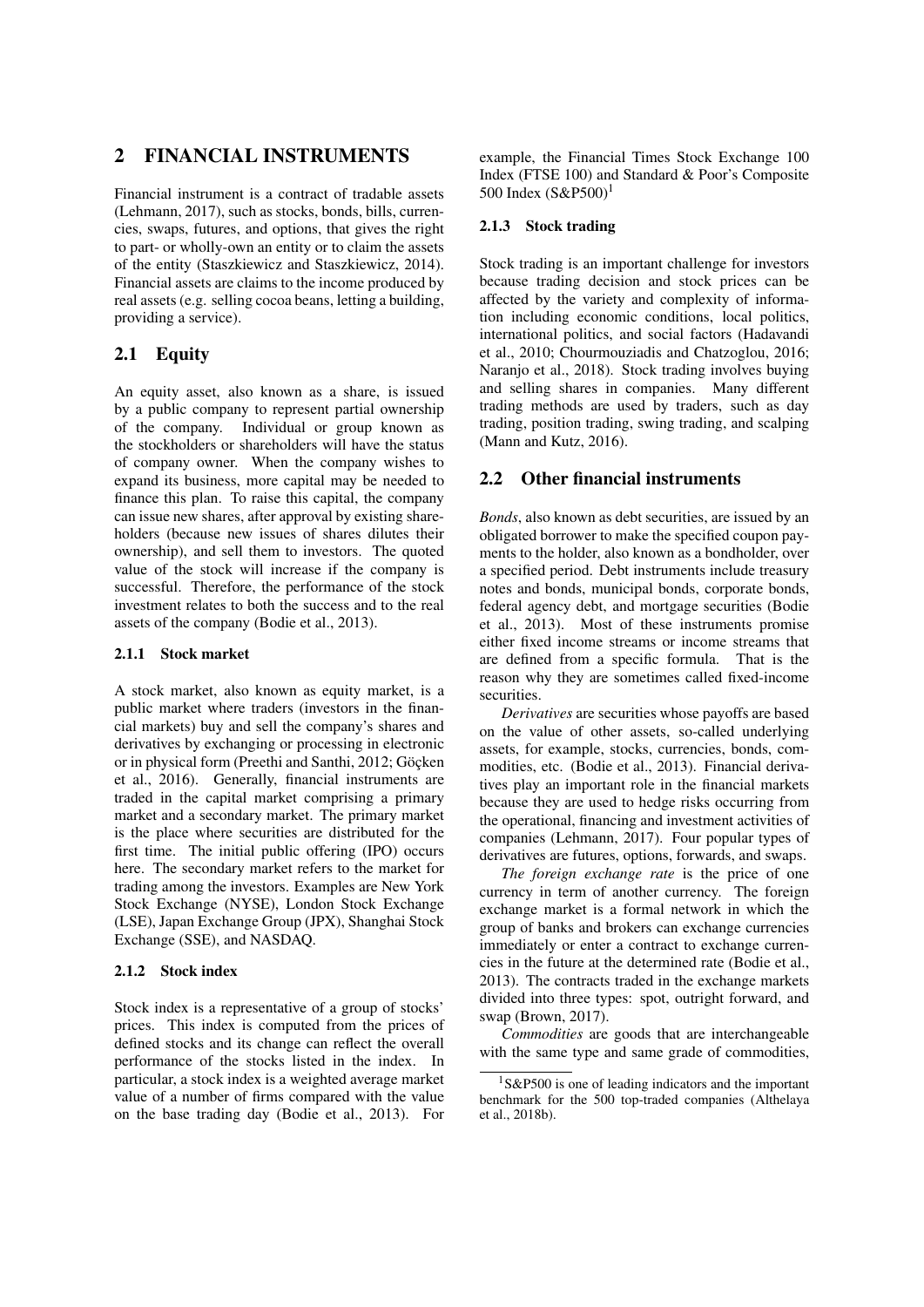usually used as a raw material (cocoa, tea, silver) to produce goods or services. Commodities can be traded based on current prices in the spot market, also known as the cash market, or at a pre-specified price in the futures market (Roncoroni et al., 2015). Some commodities can be underlying assets of *derivatives*. Commodities trading in the spot market are used for immediate delivery, but the futures market is used for trading for delivery at an agreed date in the future (Whalley, 2016).

# 3 MACHINE LEARNING FOR FINANCIAL INSTRUMENTS

Over the past few years, ML has been applied in many research fields, especially finance and economics (Xu and Wunsch, 2005). Many researchers have used ML algorithms to create tools to analyse historical financial data and other related information (e.g. economic conditions) for supporting decision-making in investment. For example, Jeong et al. (2018) used ML algorithms to support decision-making of stock investment by using financial news data and social media data, while Chou and Nguyen (2018) forecast the stock prices of construction companies in Taiwan using a promising non-linear prediction model.

More importantly, using historical or time series financial data, carefully selecting appropriate models, data, and features are all essential in order to produce accurate results. The accurate results depend on efficient infrastructure, collection of relevant information, and algorithms employed (Alpaydin, 2014). The better quality of data, the more accurate the ML result.

With the great success in ML over the past few years, it has changed the way investors use information and it offers optimal analytic opportunities for of all investing types. Thus, ML is a significant tool to help financial investment. Table 1 summarises ML techniques used and applied to forecasting asset returns or finding the pattern or distribution of asset returns. These techniques include clustering, prediction, classification, and others (e.g. portfolio optimisation), while Table 2 presents the advantages and disadvantages of each ML techniques used in the financial fields.

#### 4 TIME SERIES DATA

Time series data are groups of continuous data that were collected over a period of time (*T*). The data are collected yearly, monthly, weekly, daily or every hour,

minute, or second. Examples are the daily exchange rate of pounds sterling (GBP) against the US dollar (USD) between 1 January 2019 and the 31 December 2019, the monthly UK unemployment rate each year, the daily closing price of stocks, and so on.

Time series data is comprised of four components (Yaffee and McGee, 2000):

*Trend* or secular trend shows the direction of movement of data in the long term. The tendencies may be stable, increasing, or decreasing, during different time intervals.

*Cycle* is data movement patterns over periods longer than one year. These fluctuations are usually affected by conditions associated with an economic or business cycle (Hyndman and Athanasopoulos, 2018). Cycle is similar to season, but with longer duration of fluctuations, at least two years. The nature of cyclical variation is periodic and will repeat itself; for example, the rise and fall of the number of batteries sold by National Battery Sales, Inc. from 1984 to 2003.

Table 1: Existing algorithms and techniques applied to financial instruments

| Methods*                   |              |              | Type of financial instrument    |                            |                    |
|----------------------------|--------------|--------------|---------------------------------|----------------------------|--------------------|
|                            |              |              | <b>Stocks Bonds Derivatives</b> | Foreign<br><b>Exchange</b> | <b>Commodities</b> |
| <b>Clustering</b>          |              |              |                                 |                            |                    |
| K-Means                    | $\checkmark$ |              |                                 |                            |                    |
| <b>SOM</b>                 | $\checkmark$ |              |                                 |                            |                    |
| Hierarchical<br>Clustering | $\checkmark$ |              |                                 |                            |                    |
| <b>Prediction</b>          |              |              |                                 |                            |                    |
| RF                         | $\checkmark$ | $\checkmark$ |                                 |                            | $\checkmark$       |
| <b>SVM</b>                 | $\checkmark$ | $\checkmark$ |                                 |                            |                    |
| <b>MLP</b>                 | $\checkmark$ |              | $\checkmark$                    | ✓                          | ✓                  |
| <b>LSTM</b>                | ✓            |              |                                 |                            |                    |
| <b>RNN</b>                 | ✓            | ✓            | ✓                               | ✓                          | ✓                  |
| GAs                        | $\checkmark$ |              | ✓                               |                            | ✓                  |
| <b>KNN</b>                 | ✓            | ✓            | $\checkmark$                    | ✓                          |                    |
| <b>SVR</b>                 | ✓            | ✓            | ✓                               | ✓                          |                    |
| <b>MCS</b>                 | ✓            | $\checkmark$ | $\checkmark$                    | ✓                          |                    |
| <b>ANNs</b>                | ✓            | ✓            | ✓                               |                            |                    |
| <b>CART</b>                | ✓            | $\checkmark$ |                                 |                            |                    |
| <b>GP</b>                  | ✓            |              | ✓                               |                            |                    |
| <b>BSM</b>                 | $\checkmark$ |              | $\checkmark$                    |                            |                    |
| <b>GRNN</b>                | $\checkmark$ |              |                                 |                            | $\checkmark$       |
| <b>RBF</b>                 |              |              | $\checkmark$                    |                            |                    |
| <b>BPNN</b>                | ✓            | ✓            | $\checkmark$                    |                            |                    |
| LR                         | $\checkmark$ |              | $\checkmark$                    |                            |                    |
| <b>HMM</b>                 | ✓            | ✓            | ✓                               |                            |                    |
| <b>Classification</b>      |              |              |                                 |                            |                    |
| <b>SVM</b>                 | ✓            | ✓            |                                 |                            | ✓                  |
| <b>KNN</b>                 | ✓            | $\checkmark$ |                                 | $\checkmark$               | $\checkmark$       |
| LR                         |              | ✓            |                                 |                            |                    |
| <b>ANNs</b>                |              | ✓            |                                 |                            |                    |

\* Definitions of the methods are provided in Appendix section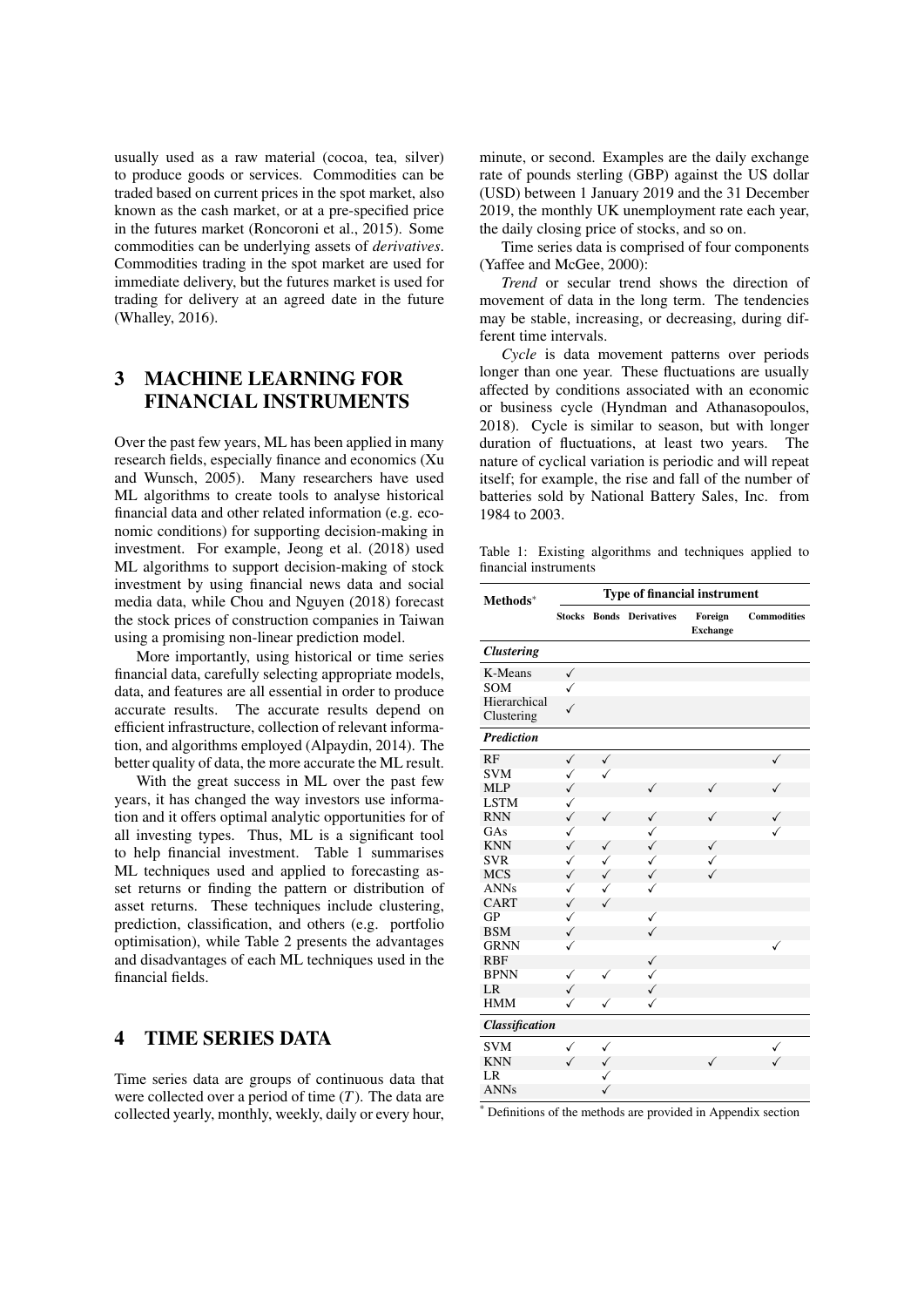| <b>Methods</b>                                                        | Data                                                            | <b>Purpose</b>                                        | Method | <b>Advantages</b>                                                                                                                                                                                                                                                                                                                                                                                                                                                | <b>Disadvantages</b>                                                                                                                                                                                                                                                                                                                                                                                                                           | References                                                                              |
|-----------------------------------------------------------------------|-----------------------------------------------------------------|-------------------------------------------------------|--------|------------------------------------------------------------------------------------------------------------------------------------------------------------------------------------------------------------------------------------------------------------------------------------------------------------------------------------------------------------------------------------------------------------------------------------------------------------------|------------------------------------------------------------------------------------------------------------------------------------------------------------------------------------------------------------------------------------------------------------------------------------------------------------------------------------------------------------------------------------------------------------------------------------------------|-----------------------------------------------------------------------------------------|
| <b>ANNs: Artificial</b><br>Neural network                             | Non-time series,<br>Time-series and<br>Financial time<br>series | Classifica-<br>tion and<br>Forecasting                | Model  | + High ability to tackle complex nonlinear<br>patterns<br>+ High accuracy for modelling the<br>relationship in data groups Model can<br>support both linear and non-linear<br>processes<br>+ Model is robust and can handle noisy and<br>missing data                                                                                                                                                                                                            | - Over fitting<br>- Sensitive to parameter selection - ANNs<br>just give predicted target values for some<br>unknown data without any variance<br>information to assess the prediction                                                                                                                                                                                                                                                         | Wang et al. (2011);<br>Göçken et al. (2016);<br>Zhou and Fan (2019)                     |
| <b>ARIMA:</b><br>Autoregressive<br>integrated moving<br>average model | Time-series,<br>Financial<br>time-series                        | Forecasting Model<br>and<br>Clustering                |        | + Works well for linear time series<br>+ It is the most effective forecasting<br>technique in social science<br>+ For short-run forecasting, it provides<br>more robust and efficient than the relative<br>models with more complex structural                                                                                                                                                                                                                   | - Does not work well for nonlinear time<br>series<br>- The model determined for one series will<br>not be suitable for another<br>- Requires more data<br>- Takes a long time processing for a large<br>dataset<br>- Requires set parameters and is based on<br>user assumptions that may be false, the<br>resulting clusters being inaccurate<br>- The forecast results are based on past<br>values of the series and previous error<br>terms | Adebiyi et al. (2014);<br>Hyndman and<br>Athanasopoulos (2018);<br>Selvin et al. (2017) |
| <b>BPNN: Back</b><br>propagation<br>neural network                    | Non-time series,<br>Time-series and<br>Financial time<br>series | Forecasting Model                                     |        | + Flexible nonlinear modelling capability<br>+ Strong adaptability<br>+ Capable of learning and massively<br>parallel computing Popular for predicting<br>complex nonlinear systems<br>+ Fast response<br>+ High learning accuracy                                                                                                                                                                                                                               | - Sensitive to noise<br>- Actual performance based on initial<br>values<br>- Slow convergent speed<br>- Easily converging to a local minimum                                                                                                                                                                                                                                                                                                   | Zhao et al. (2010); Wang<br>et al. $(2015)$ ; Singh and<br>Tripathi (2017)              |
| <b>CART:</b><br>Classification and<br><b>Regression Trees</b>         | Non-time series,<br>Financial<br>time-series                    | Classifica-<br>tion and<br>Forecasting                | Model  | + Can model nonlinearity very well<br>+ Results are easily interpretable                                                                                                                                                                                                                                                                                                                                                                                         | - Unstable even when the training data are<br>small changed                                                                                                                                                                                                                                                                                                                                                                                    | Pradeepkumar and Ravi<br>(2017)                                                         |
| FCM: Fuzzy c<br>means                                                 | Non-time series,<br>Time-series and<br>Financial time<br>series | Clustering                                            |        | Algorithm $+$ Works well for searching<br>spherical-shaped clusters<br>+ Work effectively for small to medium<br>datasets                                                                                                                                                                                                                                                                                                                                        | - Sensitive to noise<br>- Has problems with handling high<br>dimensional datasets<br>- The membership of the data point<br>depends directly on the membership values<br>of other cluster centres which may lead to<br>undesirable results                                                                                                                                                                                                      | Suganya and Shanthi<br>(2012); Grover (2014)                                            |
| <b>GAs: Genetic</b><br>Algorithms                                     | Non-time series,<br>Time-series and<br>Financial time<br>series | Clustering,<br>Classifica-<br>tion and<br>Forecasting |        | Algorithm $+$ Can search the clusters with different<br>shapes by using different criteria<br>+ One of the best-suited algorithms for<br>learning the time-series datasets Works<br>well for the noisy data<br>+ Suitable for peculiarly hard problems<br>when little or no knowledge of the optimal<br>function is given and the search space is<br>very large<br>+ Suitable for solving the issue of defining<br>proper parameters for ANNs                    | - Sensitive to parameter selection                                                                                                                                                                                                                                                                                                                                                                                                             | (Alfred et al., 2015;<br>Wang et al., 2011)                                             |
| <b>GMDH: Group</b><br>Method of Data<br>Handling                      | Financial<br>time-series                                        |                                                       |        | Forecasting Algorithm + Best ANN for handling the incorrect,<br>noisy, or small datasets<br>+ Provides higher accuracy and is an easier<br>structure than traditional ANN models                                                                                                                                                                                                                                                                                 | - Can generate a complicated polynomial<br>even for a simple system<br>- Does not consider the input-output<br>relationship well because of its limited<br>architecture<br>- Inefficient for modelling nonlinear<br>systems that have different characteristics<br>in different environments                                                                                                                                                   | Pradeepkumar and Ravi<br>(2017)                                                         |
| <b>GP</b> : Gaussian<br>Processes                                     | Time-series and<br>Financial<br>time-series                     | Classifica-<br>tion and<br>Forecasting                | Model  | + Flexible and easy computational<br>implementation<br>+ Sufficiently robust to generate the<br>automatic model                                                                                                                                                                                                                                                                                                                                                  | - Generates "black box" models which are<br>difficult to interpret<br>- Can be computationally expensive                                                                                                                                                                                                                                                                                                                                       | Rizvi et al. (2017)                                                                     |
| <b>GRNN:</b><br>Generalized<br><b>Regression Neural</b><br>Network    | Non-time series,<br>Time-series and<br>Financial time<br>series | Classifica-<br>tion and<br>Forecasting                | Model  | + Easy to implement because of a much<br>faster training procedure than other ANNs<br>+ Useful for performing predictions in<br>real-time<br>+ Does not require an iterative training<br>process Can estimate any arbitrary function<br>by adapting the function exactly from the<br>training data<br>+ Quick training approach<br>+ Provides the high accuracy of both linear<br>and nonlinear functional regressions, based<br>on the kernel estimation theory | - Requires more memory space to store the Pradeepkumar and Ravi<br>model<br>- Can be computationally expensive<br>because of its huge size                                                                                                                                                                                                                                                                                                     | $(2017)$ ; Al-Mahasneh<br>et al. (2018)                                                 |
| <b>Hierarchical</b><br><b>Clustering</b>                              | Non-time series,<br>Time-series                                 | Clustering                                            |        | Algorithm + Does not need to set any parameters, e.g.<br>the number of clusters                                                                                                                                                                                                                                                                                                                                                                                  | - The length of each time series is the same Wang et al. (2006)<br>because of the Euclidean distance<br>calculation requirement<br>- Unable to handle long time series<br>effectively because of poor scalability<br>Useful only for small datasets because of<br>its quadratic computational complexity                                                                                                                                       |                                                                                         |
|                                                                       |                                                                 |                                                       |        |                                                                                                                                                                                                                                                                                                                                                                                                                                                                  |                                                                                                                                                                                                                                                                                                                                                                                                                                                | continued on the next page                                                              |

| Table 2: Advantage and disadvantage of each ML algorithms and technique |
|-------------------------------------------------------------------------|
|-------------------------------------------------------------------------|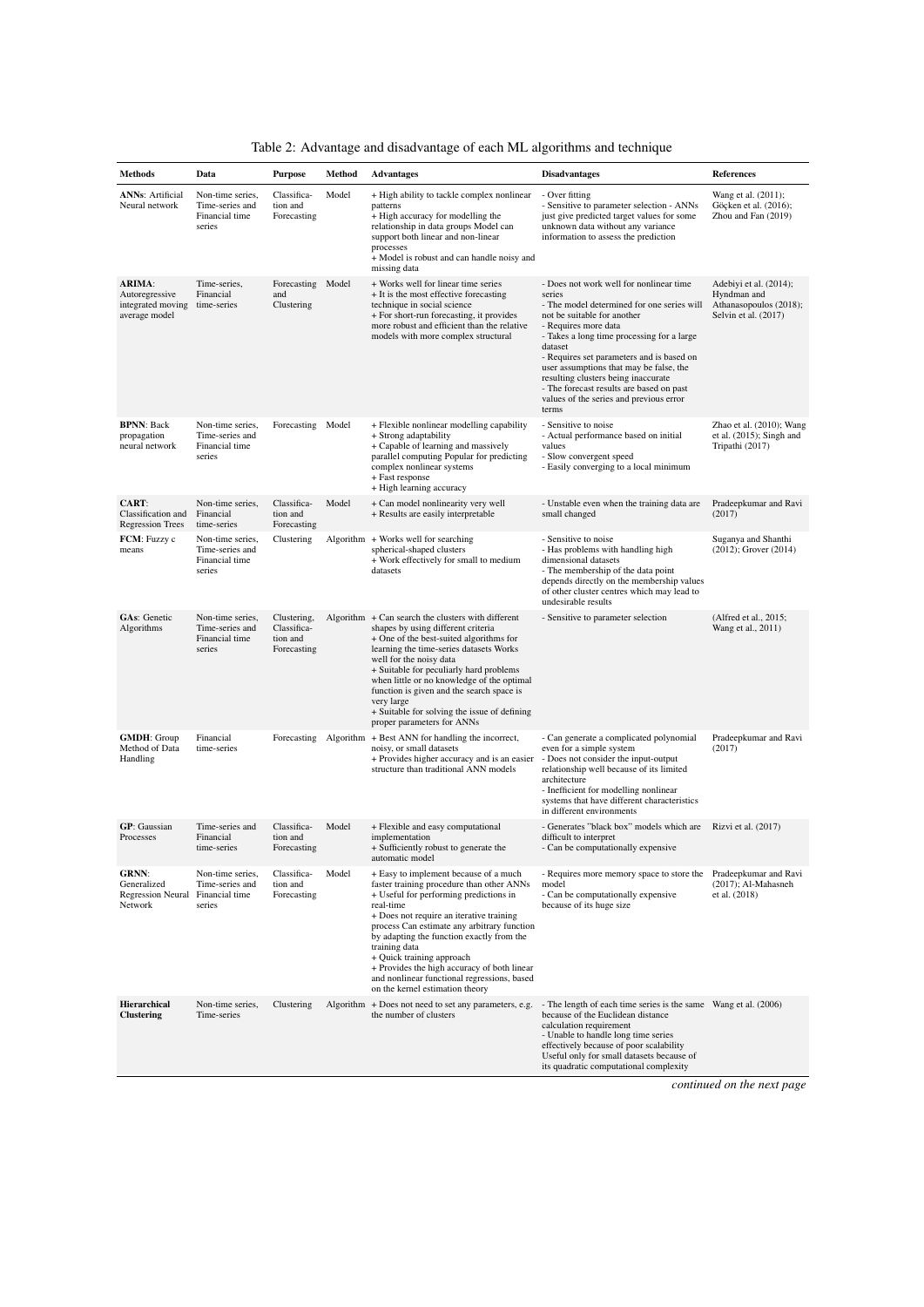| <b>Methods</b>                                                 | Data                                                            | <b>Purpose</b>                                        | Method | <b>Advantages</b>                                                                                                                                                                                                                                                                                                                                                                                                                                                                                                                                                                       | <b>Disadvantages</b>                                                                                                                                                                                                                                                                                                                                                                                                                   | References                                                        |
|----------------------------------------------------------------|-----------------------------------------------------------------|-------------------------------------------------------|--------|-----------------------------------------------------------------------------------------------------------------------------------------------------------------------------------------------------------------------------------------------------------------------------------------------------------------------------------------------------------------------------------------------------------------------------------------------------------------------------------------------------------------------------------------------------------------------------------------|----------------------------------------------------------------------------------------------------------------------------------------------------------------------------------------------------------------------------------------------------------------------------------------------------------------------------------------------------------------------------------------------------------------------------------------|-------------------------------------------------------------------|
| HMM: Hidden<br>Markov Model                                    | Non-time series,<br>Time-series and<br>Financial time<br>series | Clustering,<br>Classifica-<br>tion and<br>Forecasting | Model  | + Strong statistical foundation<br>+ Able to model high level information<br>(language model, or syntactical rules)                                                                                                                                                                                                                                                                                                                                                                                                                                                                     | - Requires parameters to be set and is based Aghabozorgi et al.<br>on user assumptions that may be false with<br>the result that clusters would be inaccurate<br>- Takes a long time processing for a large<br>dataset                                                                                                                                                                                                                 | $(2015)$ ; Belgacem et al.<br>(2017)                              |
| k-Means                                                        | Non-time series,<br>Time-series and<br>Financial time<br>series | Clustering                                            |        | Algorithm $+$ Works well for searching<br>spherical-shaped clusters<br>+ Works effectively for small to medium<br>datasets<br>+ Faster than hierarchical clustering                                                                                                                                                                                                                                                                                                                                                                                                                     | - The number of clusters must be specified<br>in advance<br>- Sensitive to noise<br>- Only spherical shapes can be determined<br>as clusters<br>- The quality of clustering is highly<br>dependent on the selection of initial centres<br>The length of each time series is the same<br>because of the Euclidean distance<br>calculation requirement<br>- Unable to handle long time series<br>effectively because of poor scalability | Wang et al. (2006);<br>Boomija and Phil (2008)                    |
| k-Medoids<br>(PAM)                                             | Non-time series<br>and Time-series                              | Clustering                                            |        | Algorithm + Works well for searching<br>spherical-shaped clusters<br>+ Works effectively for small to medium<br>datasets<br>+ More robust to noisy data and outliers<br>than k-means                                                                                                                                                                                                                                                                                                                                                                                                    | - The number of clusters must be specified<br>in advance<br>- Only spherical shapes can be determined<br>as clusters<br>- Does not scale well for large datasets                                                                                                                                                                                                                                                                       | Boomija and Phil<br>(2008); Aghabozorgi<br>et al. (2015)          |
| <b>KNN:</b> K Nearest<br>Neighbour                             | Non-time series,<br>Time-series and<br>Financial time<br>series | Classifica-<br>tion and<br>Forecasting                |        | Algorithm $+$ Robust to noisy training data<br>+ Very efficient if the training datasets are<br>large                                                                                                                                                                                                                                                                                                                                                                                                                                                                                   | - The number of nearest neighbours must<br>first be determined<br>- Can be computationally expensive<br>- Memory limitation<br>- Sensitive to the local structure of the data                                                                                                                                                                                                                                                          | Archana and Elangovan<br>$(2014)$ ; Jadhav and<br>Channe $(2016)$ |
| LR: Logistic<br>Regression                                     | Financial<br>time-series                                        | Classifica-<br>tion and<br>Forecasting                | Model  | + High ability to tackle complex nonlinear<br>patterns                                                                                                                                                                                                                                                                                                                                                                                                                                                                                                                                  | - Sensitive to outliers<br>- Strong assumptions                                                                                                                                                                                                                                                                                                                                                                                        | Wu and Li (2018)                                                  |
| LSTM: Long<br>Short-Term<br>Memory                             | Non-time series,<br>Time-series and<br>Financial Time<br>Series | Classifica-<br>tion and<br>Forecasting                | Model  | + Capable of analysing and exploiting the<br>interactions and patterns existing in data<br>through a self-learning process<br>+ Makes good predictions because it<br>analyses the interactions and hidden<br>patterns within the data<br>+ Good in remembering information for<br>long time                                                                                                                                                                                                                                                                                             | - Lacks a mechanism to index the memory<br>while writing and reading the data The<br>number of memory cells is linked to the<br>size of the recurrent weight matrices                                                                                                                                                                                                                                                                  | Selvin et al. (2017);<br>Kumar et al. (2018)                      |
| <b>MCS:</b> Monte<br>Carlo Simulation                          | Financial<br>time-series                                        | Forecasting Model                                     |        | + Very flexible and virtually no limit for<br>analysis<br>+ Can model complex systems<br>+ All kinds of probability distributions can<br>be modelled<br>+ Time to results quite short<br>+ Easily understood by<br>non-mathematicians<br>+ Easy to see which inputs had the biggest<br>effect on the results                                                                                                                                                                                                                                                                            | - No interactive link between data and<br>parameters<br>- Unidirectional<br>- Does not allow "backward reasoning"                                                                                                                                                                                                                                                                                                                      | Smid et al. (2010)                                                |
| <b>MLP:</b> Multilayer<br>Perceptron                           | Non-time series,<br>Time-series,<br>Financial time<br>series    | Forecasting, Model<br>Classifica-<br>tion             |        | + Can yield accurate predictions for<br>challenging problems                                                                                                                                                                                                                                                                                                                                                                                                                                                                                                                            | - Convergence is quite slow<br>- Local minima can affect the training<br>process<br>- Hard to scale                                                                                                                                                                                                                                                                                                                                    | Pradeepkumar and Ravi<br>(2017)                                   |
| PSO: Particle<br>Swarm<br>Optimization                         | Non-time series,<br>Time-series and<br>Financial time<br>series | Forecasting                                           |        | Algorithm $+$ Easy to implement<br>+ Very few parameters to tweak                                                                                                                                                                                                                                                                                                                                                                                                                                                                                                                       | - Lacks a solid mathematical foundation for Pradeepkumar and Ravi<br>analysing future development of relevant<br>theories                                                                                                                                                                                                                                                                                                              | (2017)                                                            |
| <b>RBF: Radial</b><br><b>Basis Function</b><br>Neural Networks | Non-time series.<br>Time-series and<br>Financial time<br>series | Classifica-<br>tion and<br>Forecasting                | Model  | + Robust to noisy input<br>+ The training is faster than perceptron<br>since there is no back propagation learning<br>involved<br>+ Very stable, and a generalization<br>capability<br>+ Good comprehensive adaptive and<br>learning abilities<br>+ Powerful technique for improvement in<br>multi-dimensional space<br>+ Quicker in convergence and more<br>accurate in the model than the Back<br>Propagation Neural Network<br>+ Does not suffer from local minima in the<br>same way as the multilayer perceptron<br>+ Only has one hidden layer making faster<br>learning than MLP | - Classification process is slower than MLP Markopoulos et al.                                                                                                                                                                                                                                                                                                                                                                         | (2016)                                                            |
| RF: Random<br>Forest                                           | Non-time series.<br>Time-series and<br>Financial time<br>series | Classifica-<br>tion and<br>Forecasting                |        | Algorithm + Robust method for forecasting and<br>classification problems since its design that<br>is filled with various decision trees, and the<br>feature space is modelled randomly<br>+ Automatically handles missing values<br>+ Works well with both discrete and<br>continuous variables                                                                                                                                                                                                                                                                                         | - Requires more computational power and<br>resources because it creates a lot of trees<br>- Requires more time to train than decision<br>trees                                                                                                                                                                                                                                                                                         | Pradeepkumar and Ravi<br>(2017)                                   |

|  | Table 2: Advantage and disadvantage of each ML algorithms and technique – continued from previous page |  |  |
|--|--------------------------------------------------------------------------------------------------------|--|--|
|  |                                                                                                        |  |  |

*continued on the next page*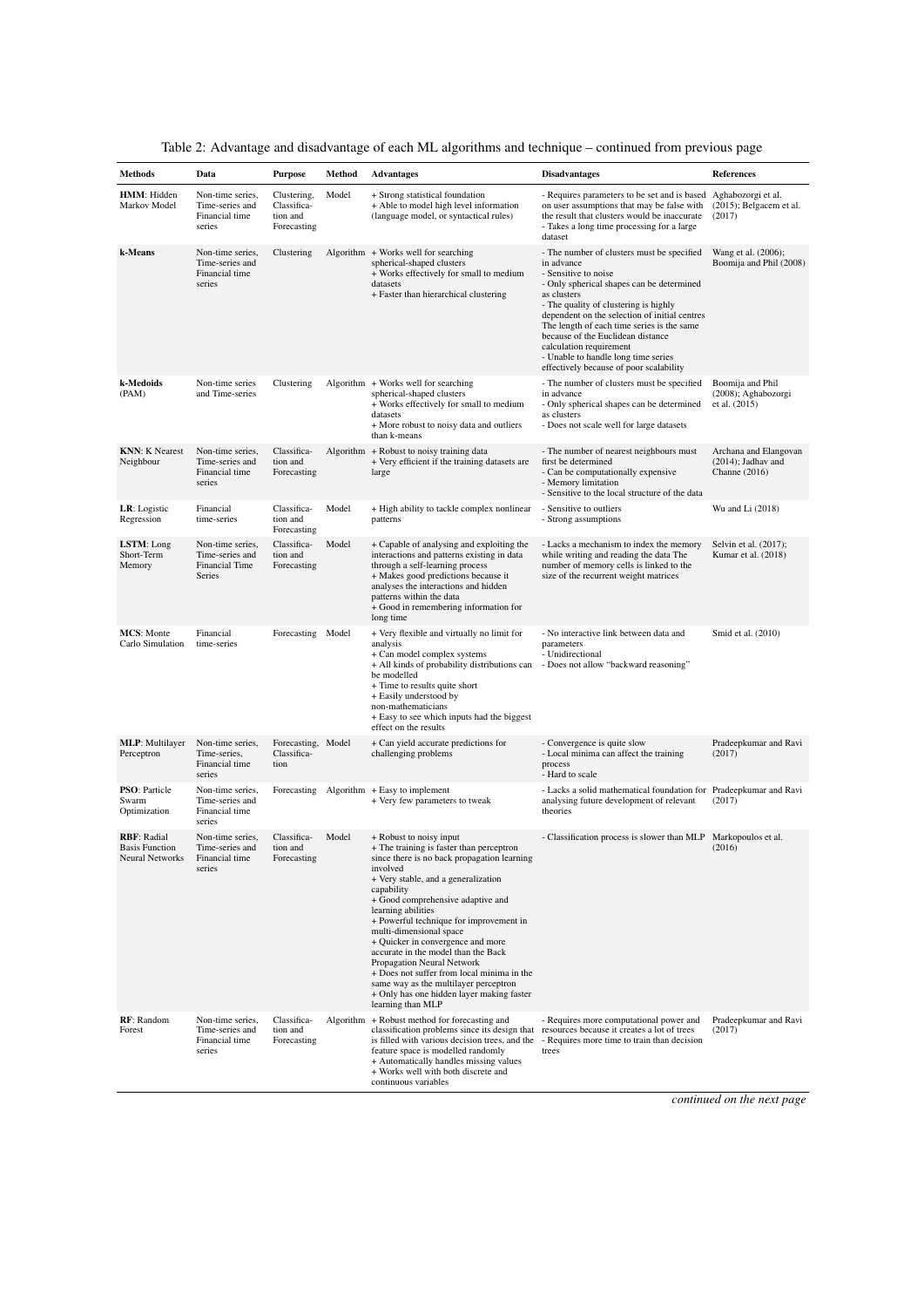Table 2: Advantage and disadvantage of each ML algorithms and technique – continued from previous page

| Methods                                  | Data                                                                   | <b>Purpose</b>                         | Method | <b>Advantages</b>                                                                                                                                                                                            | <b>Disadvantages</b>                                                                                                                                                     | <b>References</b>                   |
|------------------------------------------|------------------------------------------------------------------------|----------------------------------------|--------|--------------------------------------------------------------------------------------------------------------------------------------------------------------------------------------------------------------|--------------------------------------------------------------------------------------------------------------------------------------------------------------------------|-------------------------------------|
| <b>RNN: Recurrent</b><br>neural networks | Non-time series,<br>Time-series and<br><b>Financial Time</b><br>series | Classifica-<br>tion and<br>Forecasting | Model  | + Very useful where for showing the time<br>relationships that occur between the inputs<br>and outputs in the neural network                                                                                 | - Difficult to train                                                                                                                                                     | Moreno (2011); Bai<br>et al. (2018) |
| <b>SOM: Self</b><br>organizing maps      | Non-time series.<br>Time-series and<br>Financial time<br>series        | Clustering<br>and Classi-<br>fication  |        | Algorithm + Robust to parameter selection Yields a<br>good clustering result Excellent<br>data-exploring tool                                                                                                | - Does not work well for time series of<br>unequal length because of the difficulty<br>involved in determining the scale of weight<br>vectors<br>- Sensitive to outliers | Aghabozorgi et al.<br>(2015)        |
| <b>SVM: Support</b><br>Vector Machine    | Non-time series,<br>Time-series and<br>Financial time<br>series        | Classifica-<br>tion and<br>Forecasting |        | Algorithm $+$ Can provide the optimal global solution<br>and has excellent predictive accuracy<br>capability<br>+ Works well on a range of classification<br>problems, such as those with high<br>dimensions | - Sensitive to outliers<br>- Sensitive to parameter selection                                                                                                            | Wang et al. (2011)                  |
| <b>SVR:</b> Support<br>Vector Regression | Time-series and<br><b>Financial Time</b><br><b>Series</b>              | Forecasting                            | Model  | + Powerful for financial time series<br>prediction<br>+ Particularly suited to handle multiple<br>inputs<br>+ Provides high prediction accuracy<br>+ Ability to tackle the overfitting problem               | - Sensitive to users' defined free parameters Nava et al. (2018)                                                                                                         |                                     |

*Seasonality*, also known as seasonal variation, seasonal fluctuation or seasonal effect, is movement of data caused by the influence of an annual season or specific period that will be repeated at the same time of the year such as month effects and quarter effects. The influence may be driven by natural conditions, business procedures, social and cultural behaviour.

*Irregularity* or irregular variation is short-period irregular movements in the time series data possibly due to disasters, wars, or strikes. This variation usually affects business activity in a short term.

Time series analysis has been applied in economics and to finance research (Sharma et al., 2017) such as in economic forecasting, sales forecasting, stock market analysis, and yield projection (Montgomery et al., 2015). As a matter of fact, many ML applications have both been proposed and been adopted to swiftly cope with, and solve problems in time series analysis (Siami-Namini and Namin, 2018).

# 5 MACHINE LEARNING FOR STOCK PRICE PREDICTION

Stock price prediction has played in the very important role of investments as efficient stock price predictions can provide suggestions on trading strategies. However, there is no guarantee that the stock price prediction using historical data will be 100% accurate due to the uncertainty in the future. For example, stock price can fluctuate (Selvin et al., 2017) depending on political and economic conditions. Thus, investors have used fundamental and technical analysis simultaneously for the stock price prediction (Beyaz et al., 2018).

*Fundamental analysis* is a method to estimate intrinsic value of a stock by analyzing various internal and external factors that could have effects on the value of stock or company (Selvin et al., 2017). The fundamental factors include business environment, financial performance, economic data, and social and political behaviour (Beyaz et al., 2018).

*Technical analysis*is a method to predict the future stock prices (Selvin et al., 2017) by using historical data. This method focuses on an analysis of trends of securities' prices such as daily opening, high, low, and closing prices as illustrated in Figure 1. In addition, other features may be considered and used in the technical analysis for increasing an accuracy in the prediction, for example, volume and relative strength index (RSI).



Figure 1: S&P 500 stock index from 1 January 2009 to 31 May 2019

- *Opening Price* is the first price of any listed stock at the beginning of an exchange on a trading day.
- *High* and *Low Prices* are the highest and lowest price of stock on that day. Generally, these data are used by traders to measure volatility of stock.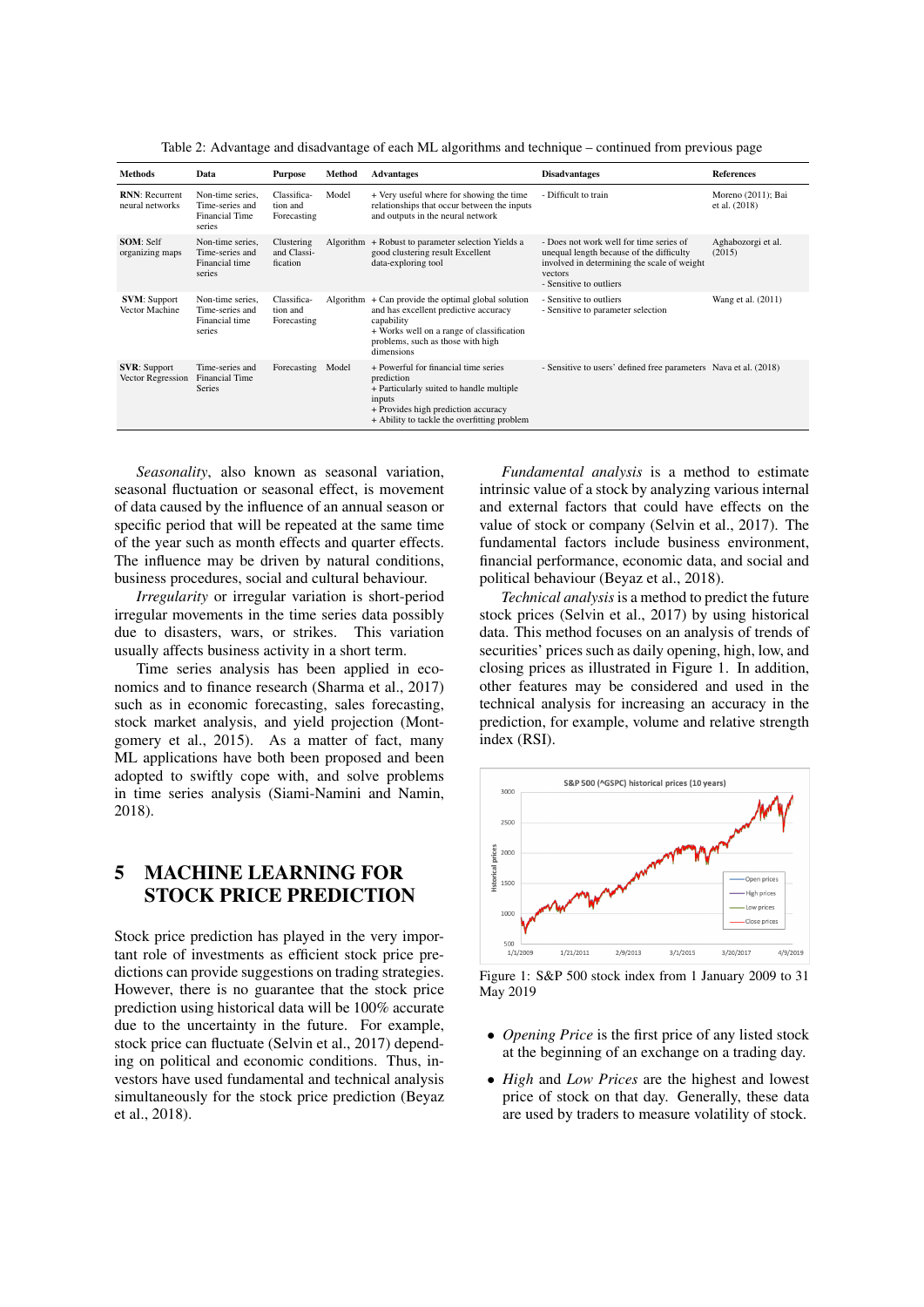- *Closing Price* is a price of the stock at the close of the trading day.
- *Volume* is the number of stocks or contracts traded for a security in all the markets during a given time period.
- *Adjusted Closed Prices* is considered as the true price of that stock, and shows the stock's value after distributing dividends.

According to the literature, many algorithms and techniques have been proposed for stock price prediction, where some of them are shown in Section 3. Table 3 summarize the performance of ML algorithms and techniques (accuracy and error percentages) reported in the literature. The comparison shows that many deep learning performed well in term of producing low error percentages (such as ANN, RNN, LSTM, stacked long short-term memory (SLSTM), and bidirectional long short-term memory (BLSTM)) while the mixture of historical daily stock prices and social media data can produce the accuracy up to 70% (Attigeri et al., 2015).

### 6 SENTIMENT ANALYSIS

Sentiment analysis (SA), also known as opinion mining, is a study in natural language processing to analyse people's opinions, sentiments, appraisals, attitudes, evaluation, and emotions towards subjects such as organisations, products, services, issues, topics, individuals, events, and their attributes (Medhat et al., 2014). SA has played an important role in many applications, especially in finance; news may have impacts on stock markets (Nguyen et al., 2015). For example, on 16<sup>th</sup> July 2019, President Trump tweeted that the U.S. might impose a boycott on an additional \$325 billion worth of imported Chinese goods. CNBC News reported the following day on their website that the stock market faced slight losses after Trump's tweets<sup>2</sup> about the US-China trade war. The Wall Street Journal also reported the progress of the trade deal with China in the same way. Both comments affected stocks, which closed at their lows of the day. For example, the DJIA dropped 0.42%, and S&P500 dropped 0.65%. These samples show that social media can move the stock market.

For these reasons, many researchers (Bollen et al., 2011; Li et al., 2014) have attempted to apply SA to stock prediction in order to increase prediction accuracy by using financial news (Dang and Duong, 2016; Jeong et al., 2018; Nam and Seong, 2019), and social media (Mittal and Goel, 2012; Nguyen et al., 2015; Jeong et al., 2018).

However, the financial news and social media exhibit different features. News is relatively objective due to its reliance on facts, but social data can be based on facts or rumours created by other investors; thus social data is quite subjective (Jeong et al., 2018). In stock price prediction, in addition to historical prices, research have proven that financial news and social media can improve the accuracy of stock price prediction (Zhang et al., 2018; Shah et al., 2018). SA becomes an important process used to extract facts or moods from media and many SA techniques are used for the stock price prediction in existing research, summarised below.

Bollen et al. (2011) used *OpinionFinder* (OF) tool for making binary distinctions between the positive and negative sentiment of daily Twitter feeds. They also applied a mood analysis tool to analyse the text content of tweets, which was called Google-Profile of mood states (GPOMS), that can measure human mood state across six dimensions: Calm, Alert, Sure, Vital, Kind, and Happy.

Li et al. (2014) constructed sentiment dictionaries, using the Harvard IV-4 sentiment dictionary (HVD) and the Loughran McDonald financial sentiment dictionary (LMD), to extract news data from the FINET financial news website of Hong Kong.

Nguyen et al. (2015) proposed a novel feature 'topic-sentiment', called the Joint sentiment/topic method (JST). They applied two methods to capture the topic sentiment associations, JST-based method and the Aspect-based sentiment method, to get the mood information of the stocks from Yahoo Finance Message Board.

Some studies apply information (especially qualitative data such as tweets or investors' sentiment) from the elite, the top-10 largest shareholders, or investors to predict stock prices. As a matter of fact, stocks-related sentiments provided online e.g. social media and financial news may have impact the stock prediction (Li et al., 2014).

# 7 CONCLUSION

Stock investments have been of interest to many investors around the world. However, making decision is a difficult and complex task as numerous factors are involved. For successful investment, investors are keen to forecast the future situation of the stock market. Even small improvements of predictive efficiency

<sup>&</sup>lt;sup>2</sup>Trump's tweets swing stock market amid trade deal uncertainty – https://www.cnbc.com/2019/05/10/trumpstweets-swing-stock-market-amid-trade-dealuncertainty.html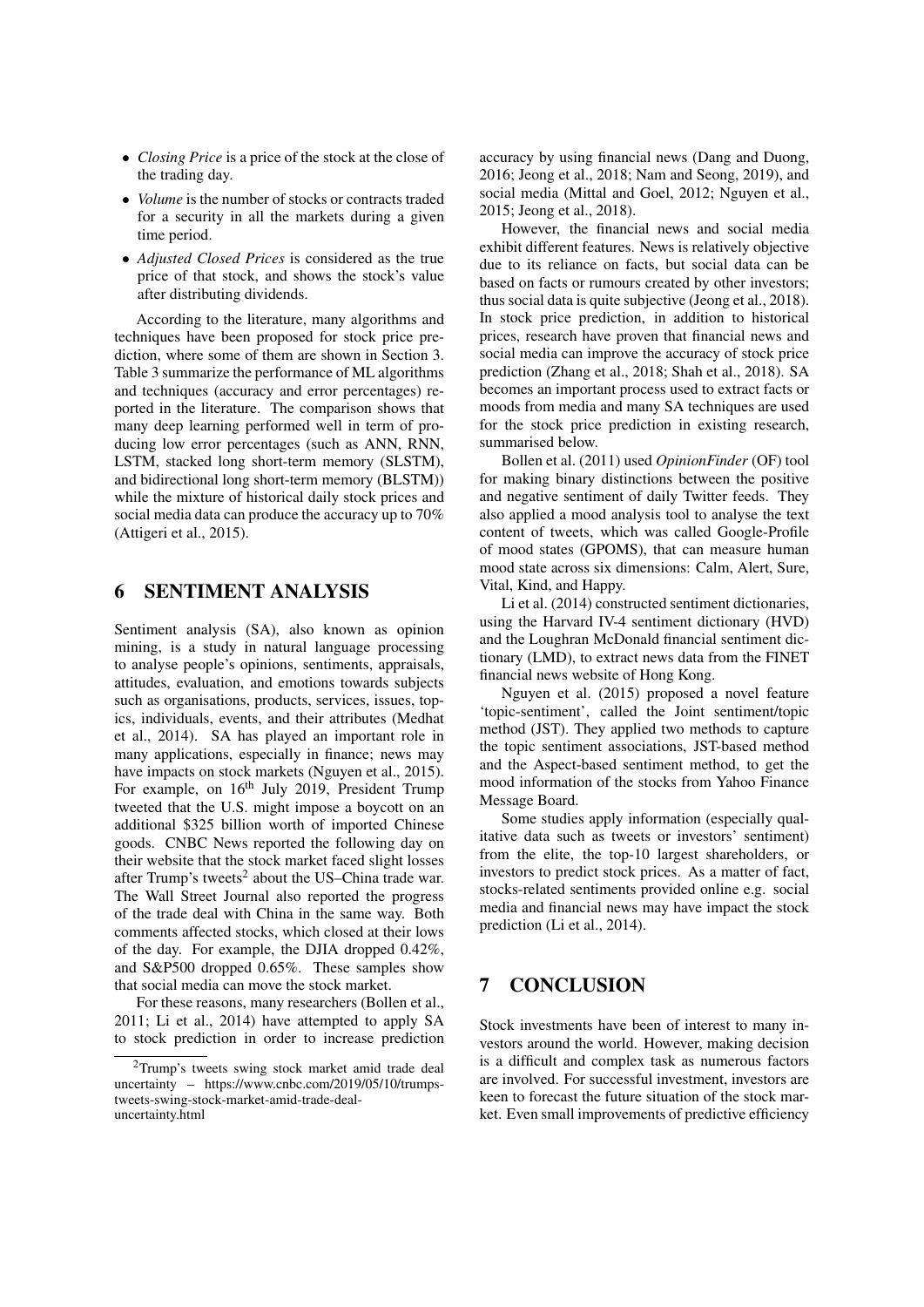| Paper                       | Prediction<br><b>Techniques</b>      | <b>Stocks/Index</b>                                                                                       | <b>Input Data</b>                                                                                           | Accuracy $(\% )$                                            | Error $(\% )$                                                                                                                                                                                  |
|-----------------------------|--------------------------------------|-----------------------------------------------------------------------------------------------------------|-------------------------------------------------------------------------------------------------------------|-------------------------------------------------------------|------------------------------------------------------------------------------------------------------------------------------------------------------------------------------------------------|
| Hegazy et al.<br>(2014)     | PSO,<br>LS-SVM,<br>ANN               | S&P 500                                                                                                   | Historical daily stock prices                                                                               | N/A                                                         | LS-SVM: 0.1147<br>PSO: 0.7417<br>ANN: 1.7212;<br>Note: average of 13<br>companies which cover<br>all stock sectors in S&P<br>500 stock market                                                  |
| Adebiyi et al.<br>(2014)    | ARIMA,<br><b>ANN</b>                 | Dell index                                                                                                | Historical daily stock prices                                                                               | N/A                                                         | <b>ARIMA: 0.608</b><br>ANN: 0.8614;<br>Note: average of one<br>month prediction                                                                                                                |
| Nguyen et al.<br>(2015)     | <b>SVM</b>                           | AAPL, AMZN, BA, BAC, CSCO,<br>DELL, EBAY, ETFC, GOOG, IBM,<br>INTC, KO, MSFT, NVDA, ORCL,<br>T, XOM, YHOO | Historical daily stock prices and<br>mood information                                                       | 54.41 (average)<br>60.00 (few stocks)                       | N/A                                                                                                                                                                                            |
| Patel et al.<br>(2015)      | ANN, SVM,<br>RF.<br>Naïve-Bayes      | CNX nifty index, S&P Bombay<br>Stock Exchange (BSE) Sensex index,<br>Infosys Ltd., Reliance Industries    | Historical daily stock prices                                                                               | Naïve-Bayes: 90.19<br>RF: 89.98<br>SVM: 89.33<br>ANN: 86.69 | N/A                                                                                                                                                                                            |
| Attigeri et al.<br>(2015)   | LR                                   | Stock market price of two companies                                                                       | Historical daily stock prices, news<br>articles, and social media data<br>(twitter)                         | LR: 70                                                      | N/A                                                                                                                                                                                            |
| Dang and<br>Duong<br>(2016) | <b>SVM</b>                           | VN30 Index: EIB, MSN, STB, VIC,<br><b>VNM</b>                                                             | News relating to companies in the<br>VN30 Index                                                             | SVM: 73                                                     | N/A                                                                                                                                                                                            |
| Selvin et al.<br>(2017)     | LSTM,<br>RNN, CNN,<br><b>ARIMA</b>   | NIFTY-IT index (Infosys, TCS),<br>NIFTY-Pharma index (Cipla)                                              | Minute by minute stock prices (day<br>stamp, time stamp, transaction id,<br>stock price, and volume traded) | N/A                                                         | Infosys:<br>CNN: 2.36/ RNN: 3.9/<br>LSTM: 4.18<br>ARIMA: 31.91<br>TCS:<br>CNN: 8.96/ RNN: 7.65/<br>LSTM: 7.82<br>ARIMA: 21.16<br>Cipla:<br>CNN: 3.63/ RNN: 3.83/<br>LSTM: 3.94<br>ARIMA: 36.53 |
| Roncoroni<br>et al. (2015)  | <b>LSTM</b>                          | NIFTY 50                                                                                                  | Historical daily stock prices                                                                               | N/A                                                         | 0.00859                                                                                                                                                                                        |
| Khare et al.<br>(2017)      | LSTM, MLP                            | 10 unique stocks on New York Stock<br>Exchange                                                            | Minute by minute stock prices                                                                               | N/A                                                         | MLP: 0.0025<br>LSTM: 0.048                                                                                                                                                                     |
| Althelaya<br>et al. (2018a) | MLP, LSTM,<br>SLSTM,<br><b>BLSTM</b> | S&P 500                                                                                                   | Historical daily stock prices (closing<br>price)                                                            | N/A                                                         | Short-term:<br>BLSTM: 0.00947<br>SLSTM: 0.01248<br>LSTM: 0.01582<br>MLP: 0.03875<br>Long-term:<br>BLSTM: 0.06055<br>SLSTM: 0.06637<br>LSTM: 0.08371<br>MLP: 0.09369                            |

|  | Table 3: Comparison of ML algorithms and techniques in financial stock price prediction |  |  |
|--|-----------------------------------------------------------------------------------------|--|--|
|  |                                                                                         |  |  |

can be very profitable. A good prediction system will help investors make investment more accurate and more profitable by providing supportive information such as the future direction of stock prices.

This paper reviewed and compared the state-ofthe-art of ML algorithms and techniques that have been used in finance, especially the stock price prediction. The number of ML algorithms and techniques have been discussed in terms of types of input, purposes, advantages and disadvantages. For stock price prediction, some of ML algorithms and techniques have been popularly selected as to their characteristics, accuracy and error acquired.

In addition to historical prices, other related information could also effect the stock prices such as politics, economic growth, financial news and the mood from social media. Many studies have proven that the sentiment (mood) analysis has a high impact to the future prices. Thus, a mix of technical and fundamental analyses can produce a high efficient prediction.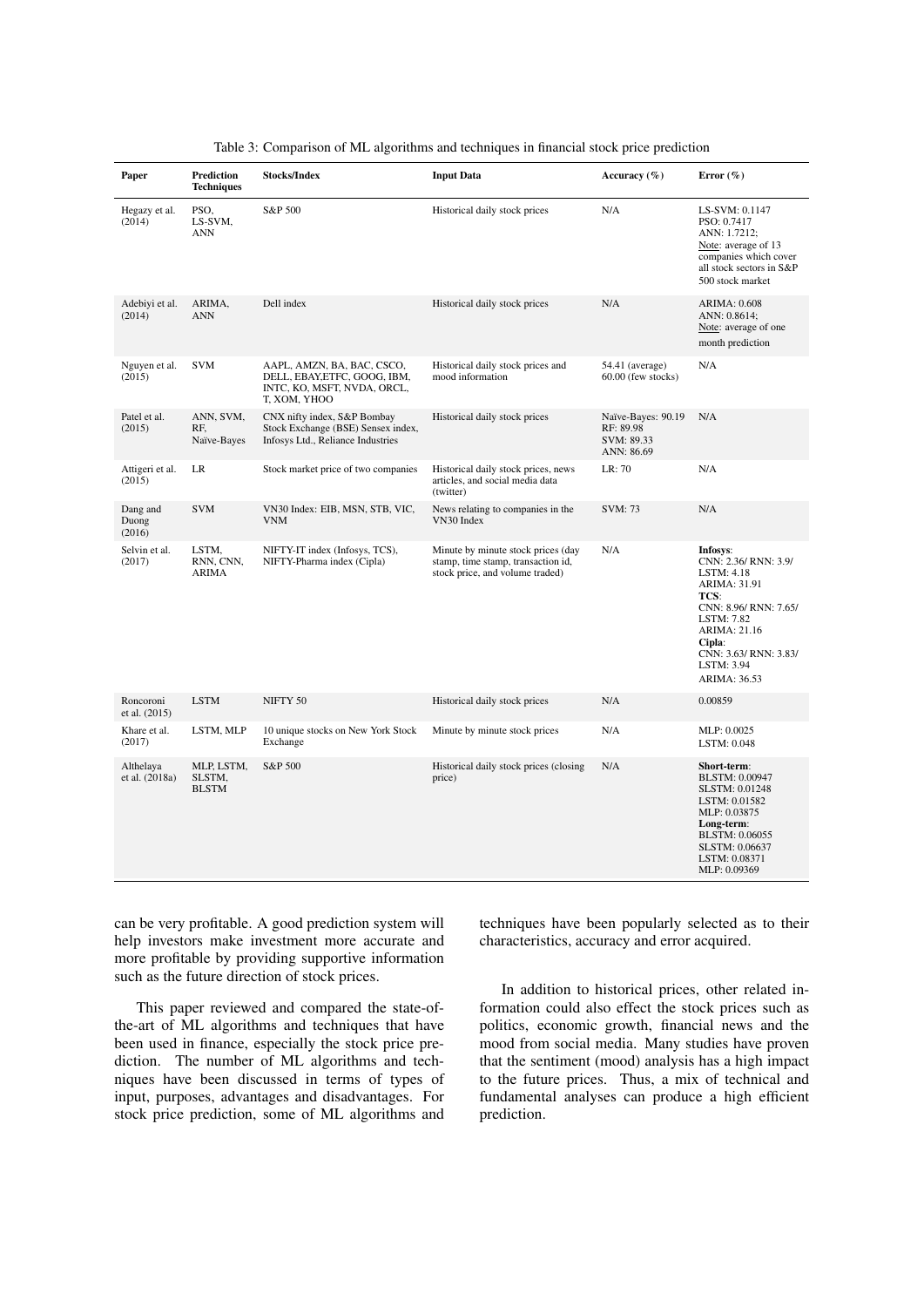#### REFERENCES

- Adebiyi, A. A., Adewumi, A. O., and Ayo, C. K. (2014). Comparison of ARIMA and artificial neural networks models for stock price prediction. *Journal of Applied Mathematics*, 2014.
- Aghabozorgi, S., Shirkhorshidi, A. S., and Wah, T. Y. (2015). Time-series clustering–a decade review. *Information Systems*, 53:16–38.
- Al-Mahasneh, A. J., Anavatti, S. G., and Garratt, M. A. (2018). Review of Applications of Generalized Regression Neural Networks in Identification and<br>Control of Dynamic Systems. arXiv preprint Control of Dynamic Systems. *arXiv:1805.11236*.
- Alfred, R. et al. (2015). A genetic-based backpropagation neural network for forecasting in time-series data. In *2015 International Conference on Science in Information Technology (ICSITech)*, pages 158–163. IEEE.
- Alpaydin, E. (2014). *Introduction to machine learning*. MIT press.
- Althelaya, K. A., El-Alfy, E.-S. M., and Mohammed, S. (2018a). Evaluation of bidirectional LSTM for shortand long-term stock market prediction. In *2018 9th International Conference on Information and Communication Systems (ICICS)*, pages 151–156. IEEE.
- Althelaya, K. A., El-Alfy, E.-S. M., and Mohammed, S. (2018b). Stock Market Forecast Using Multivariate Analysis with Bidirectional and Stacked (LSTM, GRU). In *2018 21st Saudi Computer Society National Computer Conference (NCC)*, pages 1–7. IEEE.
- Archana, S. and Elangovan, K. (2014). Survey of classification techniques in data mining. *International Journal of Computer Science and Mobile Applications*, 2(2):65–71.
- Attigeri, G. V., MM, M. P., Pai, R. M., and Nayak, A. (2015). Stock market prediction: A big data approach. In *TENCON 2015-2015 IEEE Region 10 Conference*, pages 1–5. IEEE.
- Bai, S., Kolter, J. Z., and Koltun, V. (2018). An empirical evaluation of generic convolutional and recurrent networks for sequence modeling. *arXiv preprint arXiv:1803.01271*.
- Belgacem, S., Chatelain, C., and Paquet, T. (2017). Gesture sequence recognition with one shot learned CRF/HMM hybrid model. *Image and Vision Computing*, 61:12–21.
- Beyaz, E., Tekiner, F., Zeng, X.-j., and Keane, J. (2018). Comparing technical and fundamental indicators in stock price forecasting. In *2018 IEEE 20th International Conference on High Performance Computing and Communications; IEEE 16th International Conference on Smart City; IEEE 4th International Conference on Data Science and Systems (HPCC/SmartCity/DSS)*, pages 1607–1613. IEEE.
- Bodie, Z., Kane, A., and Marcus, A. J. (2013). *Investments and portfolio management*. McGraw Hill Education (India) Private Limited.
- Bollen, J., Mao, H., and Zeng, X. (2011). Twitter mood predicts the stock market. *Journal of computational science*, 2(1):1–8.
- Boomija, M. and Phil, M. (2008). Comparison of partition based clustering algorithms. *Journal of Computer Applications*, 1(4):18–21.
- Brown, B. (2017). *The forward market in foreign exchange: a study in market-making, arbitrage and speculation*. Routledge.
- Chou, J.-S. and Nguyen, T.-K. (2018). Forward Forecast of Stock Price Using Sliding-Window Metaheuristic-Optimized Machine-Learning Regression. *IEEE Transactions on Industrial Informatics*, 14(7):3132– 3142.
- Chourmouziadis, K. and Chatzoglou, P. D. (2016). An intelligent short term stock trading fuzzy system for assisting investors in portfolio management. *Expert Systems with Applications*, 43:298–311.
- Dang, M. and Duong, D. (2016). Improvement methods for stock market prediction using financial news articles. In *2016 3rd National Foundation for Science and Technology Development Conference on Information and Computer Science (NICS)*, pages 125–129. IEEE.
- Göcken, M., Özcalıcı, M., Boru, A., and Dosdoğru, A. T. (2016). Integrating metaheuristics and artificial neural networks for improved stock price prediction. *Expert Systems with Applications*, 44:320–331.
- Grover, N. (2014). A study of various Fuzzy Clustering Algorithms. In 3, editor, *International Journal of Engineering Research*, volume 3, pages 177–181.
- Hadavandi, E., Shavandi, H., and Ghanbari, A. (2010). Integration of genetic fuzzy systems and artificial neural networks for stock price forecasting. *Knowledge-Based Systems*, 23(8):800–808.
- He, J., Cai, L., Cheng, P., and Fan, J. (2015). Optimal investment for retail company in electricity market. *IEEE Transactions on Industrial Informatics*, 11(5):1210–1219.
- Hegazy, O., Soliman, O. S., and Salam, M. A. (2014). A machine learning model for stock market prediction. *arXiv preprint arXiv:1402.7351*.
- Hyndman, R. J. and Athanasopoulos, G. (2018). *Forecasting: principles and practice*. OTexts.
- Ijegwa, A. D., Rebecca, V. O., Olusegun, F., and Isaac, O. O. (2014). A predictive stock market technical analysis using fuzzy logic. *Computer and information science*, 7(3):1.
- Jadhav, S. D. and Channe, H. (2016). Comparative study of K-NN, naive Bayes and decision tree classification techniques. *International Journal of Science and Research (IJSR)*, 5(1):1842–1845.
- Jeong, Y., Kim, S., and Yoon, B. (2018). An Algorithm for Supporting Decision Making in Stock Investment through Opinion Mining and Machine Learning. In *2018 Portland International Conference on Management of Engineering and Technology (PICMET)*, pages 1–10. IEEE.
- Khare, K., Darekar, O., Gupta, P., and Attar, V. (2017). Short term stock price prediction using deep learning. In *2017 2nd IEEE International Conference on Recent Trends in Electronics, Information & Communication Technology (RTEICT)*, pages 482–486. IEEE.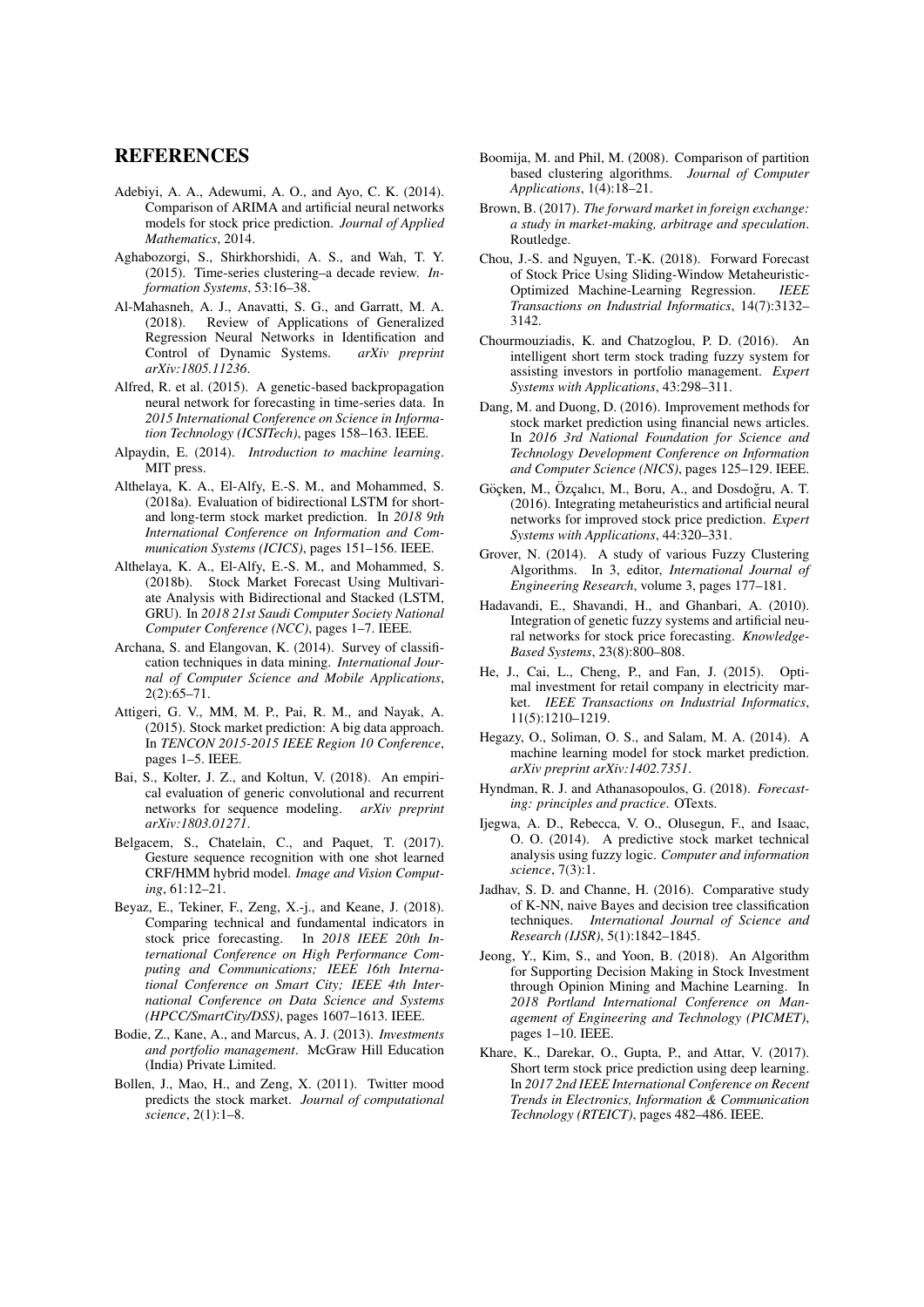- Kim, S. and Kang, M. (2019). Financial series prediction using Attention LSTM. *arXiv preprint arXiv:1902.10877*.
- Kumar, J., Goomer, R., and Singh, A. K. (2018). Long short term memory recurrent neural network (LSTM-RNN) based workload forecasting model for cloud datacenters. *Procedia Computer Science*, 125:676–682.
- Lehmann, M. (2017). Financial instruments. In *Encyclopedia of Private International Law*, pages 739–747. Edward Elgar Publishing Limited.
- Li, X., Xie, H., Chen, L., Wang, J., and Deng, X. (2014). News impact on stock price return via sentiment analysis. *Knowledge-Based Systems*, 69:14–23.
- Lin, F.-L., Yang, S.-Y., Marsh, T., and Chen, Y.-F. (2018). Stock and bond return relations and stock market uncertainty: evidence from wavelet analysis. *International Review of Economics & Finance*, 55:285–294.
- Mann, J. and Kutz, J. N. (2016). Dynamic mode decomposition for financial trading strategies. *Quantitative Finance*, 16(11):1643–1655.
- Markopoulos, A. P., Georgiopoulos, S., and Manolakos, D. E. (2016). On the use of back propagation and radial basis function neural networks in surface roughness prediction. *Journal of Industrial Engineering International*, 12(3):389–400.
- Medhat, W., Hassan, A., and Korashy, H. (2014). Sentiment analysis algorithms and applications: A survey. *Ain Shams engineering journal*, 5(4):1093–1113.
- Mittal, A. and Goel, A. (2012). Stock prediction using twitter sentiment analysis. *Standford University, CS229 (2011 http://cs229.stanford.edu/proj2011/GoelMittal-StockMarketPredictionUsingTwitterSentimentAnalysis. pdf)*, 15.
- Montgomery, D. C., Jennings, C. L., and Kulahci, M. (2015). *Introduction to time series analysis and forecasting*. John Wiley & Sons.
- Moreno, J. J. M. (2011). Artificial neural networks applied to forecasting time series. *Psicothema*, 23(2):322– 329.
- Nam, K. and Seong, N. (2019). Financial news-based stock movement prediction using causality analysis of influence in the korean stock market. *Decision Support Systems*, 117:100–112.
- Naranjo, R., Arroyo, J., and Santos, M. (2018). Fuzzy modeling of stock trading with fuzzy candlesticks. *Expert Systems with Applications*, 93:15–27.
- Nava, N., Di Matteo, T., and Aste, T. (2018). Financial time series forecasting using empirical mode decomposition and support vector regression. *Risks*, 6(1):7.
- Nguyen, T. H., Shirai, K., and Velcin, J. (2015). Sentiment analysis on social media for stock movement prediction. *Expert Systems with Applications*, 42(24):9603– 9611.
- Patel, J., Shah, S., Thakkar, P., and Kotecha, K. (2015). Predicting stock and stock price index movement using trend deterministic data preparation and machine learning techniques. *Expert Systems with Applications*, 42(1):259–268.
- Perwej, Y. and Perwej, A. (2012). Prediction of the Bombay Stock Exchange (BSE) market returns using

artificial neural network and genetic algorithm. *Journal of Intelligent Learning Systems and Applications*, 4(02):108.

- Pradeepkumar, D. and Ravi, V. (2017). Forecasting financial time series volatility using particle swarm optimization trained quantile regression neural network. *Applied Soft Computing*, 58:35–52.
- Preethi, G. and Santhi, B. (2012). STOCK MARKET FORECASTING TECHNIQUES: A SURVEY. *Journal of Theoretical & Applied Information Technology*, 46(1).
- Rizvi, S. A. A., Roberts, S. J., Osborne, M. A., and Nyikosa, F. (2017). A Novel Approach to Forecasting Financial Volatility with Gaussian Process Envelopes. *arXiv preprint arXiv:1705.00891*.
- Roncoroni, A., Fusai, G., and Cummins, M. (2015). *Handbook of multi-commodity markets and products: structuring, trading and risk management*. John Wiley & Sons.
- Selvin, S., Vinayakumar, R., Gopalakrishnan, E., Menon, V. K., and Soman, K. (2017). Stock price prediction using LSTM, RNN and CNN-sliding window model. In *2017 International Conference on Advances in Computing, Communications and Informatics (ICACCI)*, pages 1643–1647. IEEE.
- Shah, D., Isah, H., and Zulkernine, F. (2018). Predicting the Effects of News Sentiments on the Stock Market. In *2018 IEEE International Conference on Big Data (Big Data)*, pages 4705–4708. IEEE.
- Sharma, A., Bhuriya, D., and Singh, U. (2017). Survey of stock market prediction using machine learning approach. In *2017 International conference of Electronics, Communication and Aerospace Technology (ICECA)*, volume 2, pages 506–509. IEEE.
- Siami-Namini, S. and Namin, A. S. (2018). Forecasting economics and financial time series: ARIMA vs. LSTM. *arXiv preprint arXiv:1803.06386*.
- Singh, J. and Tripathi, P. (2017). Time Series Forecasting Using Back Propagation Neural Network with ADE Algorithm. *International Journal of Engineering and Technical Research*, 7(5).
- Smid, J., Verloo, D., Barker, G., and Havelaar, A. (2010). Strengths and weaknesses of Monte Carlo simulation models and Bayesian belief networks in microbial risk assessment. *International Journal of Food Microbiology*, 139:S57–S63.
- Staszkiewicz, P. and Staszkiewicz, L. (2014). *Finance: A Quantitative Introduction*. Academic Press.
- Suganya, R. and Shanthi, R. (2012). Fuzzy c-means algorithm-a review. *International Journal of Scientific and Research Publications*, 2(11):1.
- Wang, L., Zeng, Y., and Chen, T. (2015). Back propagation neural network with adaptive differential evolution algorithm for time series forecasting. *Expert Systems with Applications*, 42(2):855–863.
- Wang, S., Yu, L., Tang, L., and Wang, S. (2011). A novel seasonal decomposition based least squares support vector regression ensemble learning approach for hydropower consumption forecasting in China. *Energy*, 36(11):6542–6554.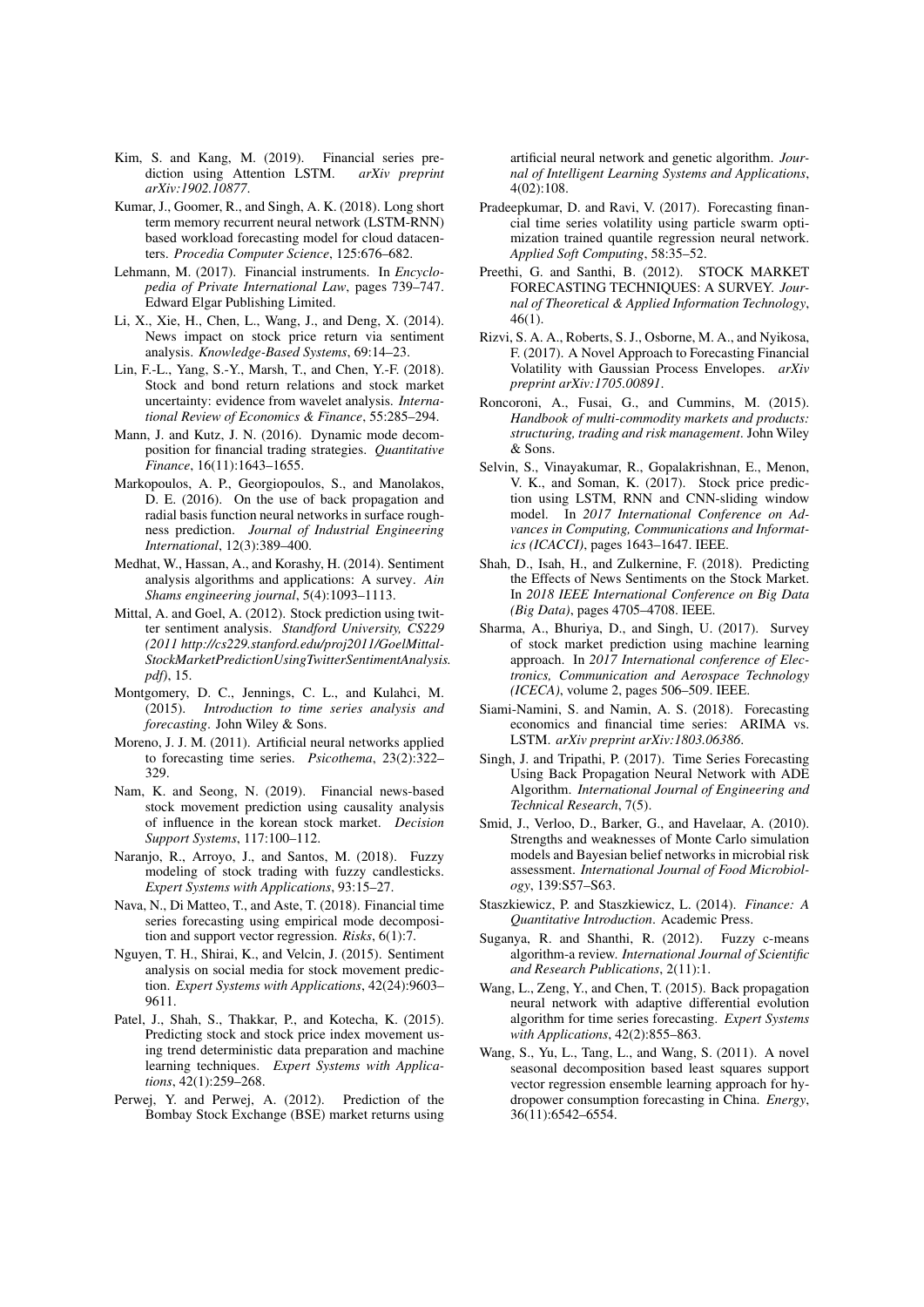- Wang, X., Smith, K., and Hyndman, R. (2006). Characteristic-based clustering for time series data. *Data mining and knowledge Discovery*, 13(3):335– 364.
- Whalley, J. (2016). *Developing Countries and the Global Trading System: Volume 1 Thematic Studies from a Ford Foundation Project*. Springer.
- Wu, L. and Li, M. (2018). Applying the CG-logistic Regression Method to Predict the Customer Churn Problem. In *2018 5th International Conference on Industrial Economics System and Industrial Security Engineering (IEIS)*, pages 1–5. IEEE.
- Xu, R. and Wunsch, D. C. (2005). Survey of clustering algorithms.
- Yaffee, R. A. and McGee, M. (2000). *An introduction to time series analysis and forecasting: with applications of SAS®* and SPSS®. Elsevier.
- Zhang, J., Cui, S., Xu, Y., Li, Q., and Li, T. (2018). A novel data-driven stock price trend prediction system. *Expert Systems with Applications*, 97:60–69.
- Zhao, D., Chen, J., Han, Y., Song, C., and Liu, Z. (2010). Temperature compensation of FOG scale factor based on CPSO-BPNN. In *2010 Chinese Control and Decision Conference*, pages 2898–2901. IEEE.
- Zhou, J. and Fan, P. (2019). Modulation format/bit rate recognition based on principal component analysis (PCA) and artificial neural networks (ANNs). *OSA Continuum*, 2(3):923–937.

# APPENDIX: MACHINE LEARNING TECHNIQUES AND DEFINITIONS

*ANNs* (Artificial Neural Networks): Computing systems with a set of models and algorithms that are brain-inspired, intended to imitate human learning.

*BPNN* (Back propagation neural network): An iterative process of tuning the weights in neural network models from errors provided by a loss function.

*BSM* (Black Scholes Model): A mathematical model for calculating price deviation over a period of time for financial instruments.

*CART* (Classification and Regression Trees): A binary decision tree model performed through a sequence of questions, the answers to which are input to the next question, and each terminal node is the result of prediction.

*FCM* (Fuzzy c means): A clustering technique where an object can belong to more than one cluster with different probabilities.

*GAs* (Genetic Algorithms): A search technique that imitates the process of natural selection to find optimal solutions.

*GMDH* (Group method of data handling): A type of inductive algorithm performed by a mathematical model that provides possible automatic discovery of relations in the data.

*GP* (Gaussian Processes): A collection of random variables that have a normal distribution.

*GRNN* (Generalized Regression Neural Network): A basic neural network-based function estimation algorithm used for classification, regression, and prediction.

*HMM* (Hidden Markov Model): A statistical model used for machine learning with hidden states, as opposed to a standard Markov chain where all states are disclosed.

*Hierarchical clustering*: Builds a multilevel hierarchy of clusters by creating a cluster tree.

*KNN* (K Nearest Neighbour): A supervised learning technique use for classification, where an object is considered as a member of a cluster with a plurality voting of its neighbours.

*k-means*: A clustering technique where an object can belong to only one cluster and a cluster must contain at least one object, in which centroids of clusters are means of objects in each cluster.

*k-medoids* (PAM): A clustering technique where an object can belong to only one cluster and a cluster must contain at least one object, in which centroids of clusters are the most central object in each cluster.

*LR* (Logistic Regression): A machine learning algorithm for statistical classification, where an outcome is determined by one or more independent variables.

*LSTM* (Long Short-Term Memory): One of the most successful RNN architectures that introduces the memory cell, a unit of computation that replaces traditional artificial neurons in the hidden layer of the network. These memory cells make networks effectively associate memories with input remote in time.

*MCS* (Monte Carlo Simulation): A technique used to model the probability of variant outcomes in hard to predict cases because of the interference of random variables.

*MLP* (Multilayer Perceptron): A type of ANN consisting of at least three layers: input layer, hidden layer, and output layer.

*PSO* (Particle Swarm Optimization): A technique performing optimal solution searching, inspired by the behaviour of social creatures in groups.

*QRNN* (Quantile Regression Neural Network): A QR-based hybrid and a feedforward neural network that can be used to estimate the nonlinear models at different quantiles.

*RBF* (Radial Basis Function Neural Networks): A type of ANN performed by a linear model.

*RF* (Random Forest): An ensemble method used